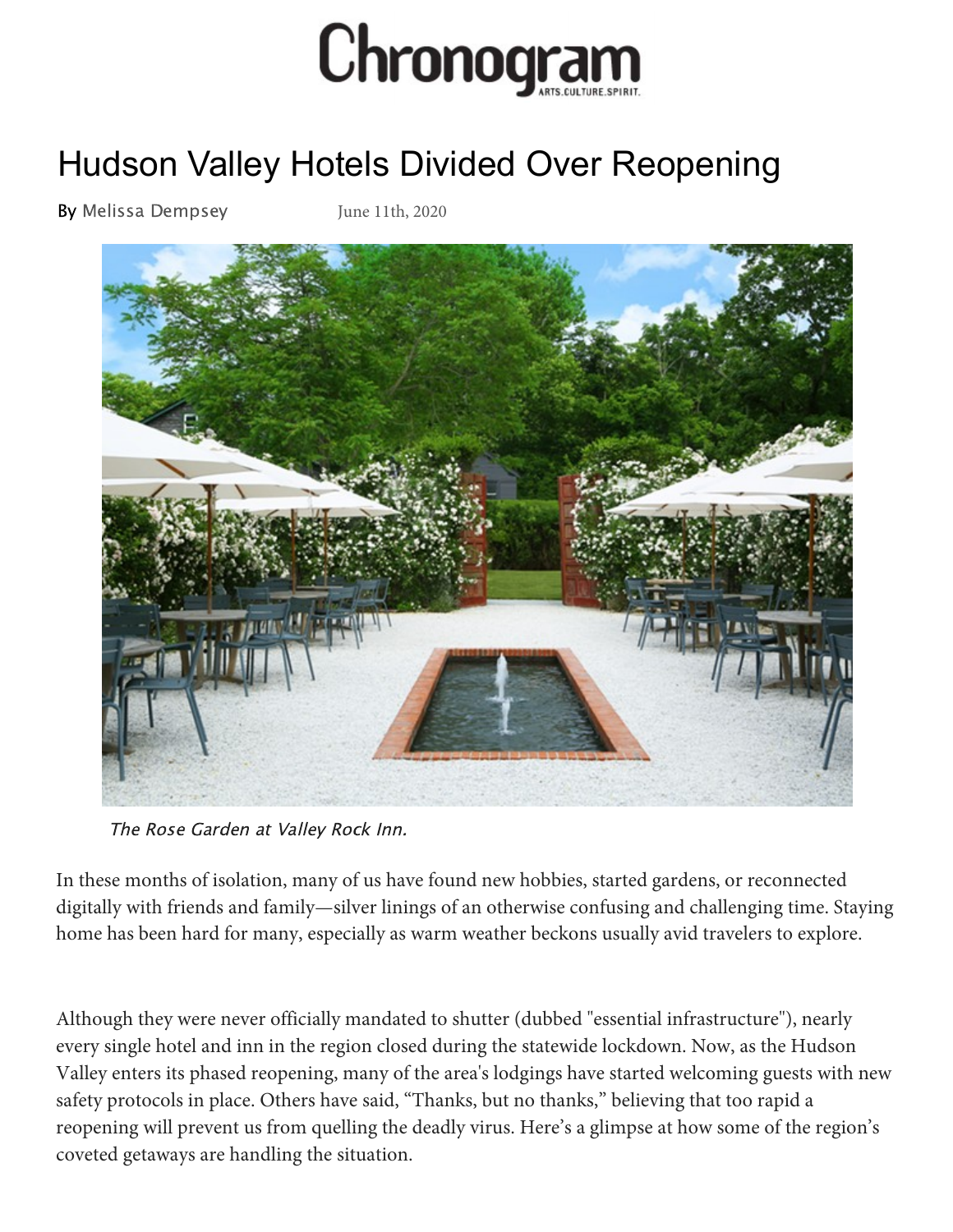"We opened Memorial Day weekend to a full house and started filling up the calendar for the summer," says Michael Bruno, owner of the high-end Valley Rock Inn & Mountain Club in Sloatsburg. Each of their stunning three-to-five-bedroom private guest houses includes a great room, porch, and bedroom. "Our property is unique in that each group has their own guest house, plus their own dedicated dining tables in the garden and by the pool, as well as their own poolside cabana area with lounges and seating." Valley Rock is currently spacing bookings at least two days/one night apart to allow optimal time for cleaning between visitors. Valley Rock guests who prefer to avoid the shared dining spaces altogether can request meals be delivered directly to the guest house. As far as social distancing-compliant recreation, the inn offers mountain biking, hiking, and kayaking and is surrounded by 70,000 acres of parkland and also close to Storm King Art Center.

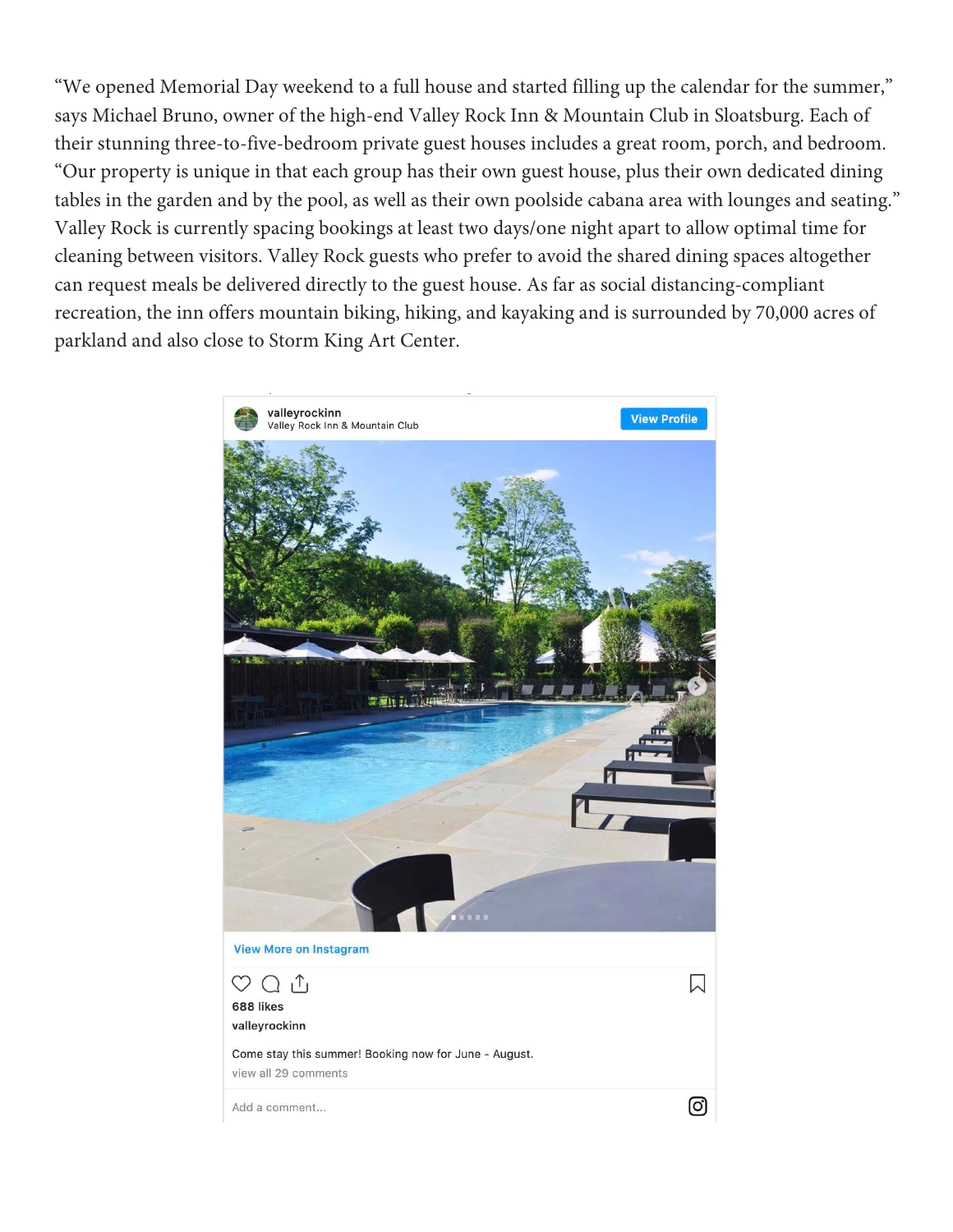The Rivertown Lodge in Hudson reopened at the end of May, as well. Formerly the Warren Inn Motel, and prior to that a Vaudevillian-era movie theater, the redesigned building features a Wes Andersonmeets-Hudson Valley artisan aesthetic with furniture, art, and design work crafted by local makers. As part of their COVID-19 reopening plan, a new check-in policy includes day-of communication via email; sterilized keys will be placed in rooms. To limit outside exposure, housekeeping will be on pause while rooms are occupied, though extra linens and towels can be obtained by calling or emailing the front desk. Their open-plan lobby, which usually invites guests to stay and commune among one another, has been set up with social distancing in mind.

As soon as Mohonk Mountain House—the enchanting resort in the heart of the Gunks—announced their anticipated June 15 opening, their phones lit up and online inquiries poured in. Mohonk has been long-lauded for its award-winning spa, winding nature trails, flower gardens, mountain lake, and farmfresh dining; it's no surprise travelers jumped at the chance to book. (The resort is even a Hollywood starlet, with more than eight film credits to date.) But those who've made the resort an annual tradition should expect big changes. "Mohonk will be implementing a number of new protocols to protect and prioritize the health and safety of staff and guests," explains the resort's president, Eric Gullickson. "Some of these protocols include wellness screenings at the Gatehouse, physical distancing, increased sanitization of the entire property—especially at high touch-point areas, facemask requirements, takeout options, and modified activities, such as moving mindfulness and fitness programs outdoors." Read a full description of Mohonk's reopening protocols.



Courtesy of Mohonk Mountain House. A King suite at Mohonk Mountain House.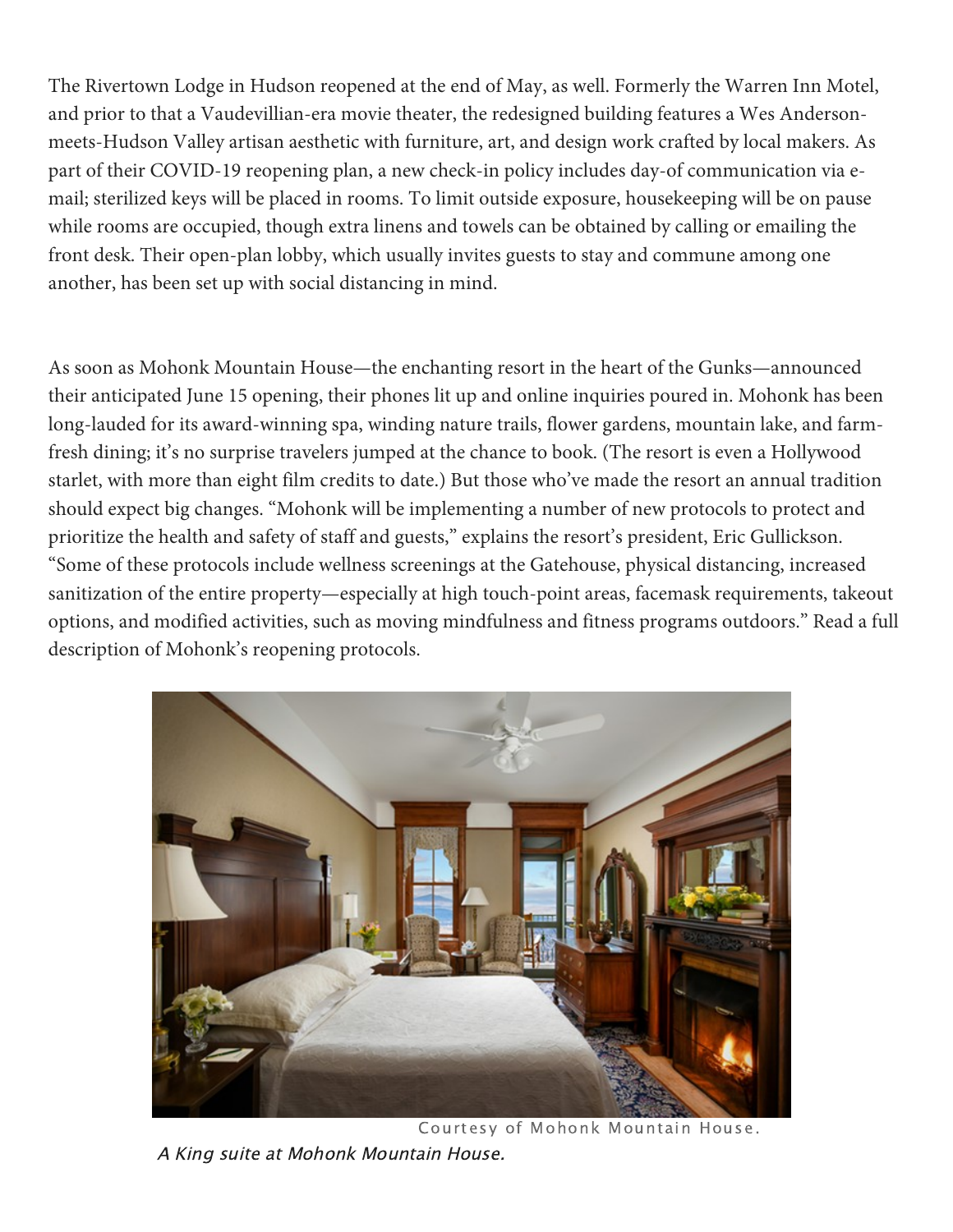The his[toric Beekman Arts & Delamater Inn in Rhinebeck is one of the rare hotels that actuall](https://media2.fdncms.com/chronogram/imager/u/original/10754737/victorian-king-mountain_copy.jpg)y never closed. "We were deemed an essential business because we offer temporary shelter. We could, and did, house essential workers as needed," explains General Manager Lisa Wolgamuth. "But since approximately May 1, we have seen an increase in people shopping the hotel, with numerous inquiries into future dates, our COVID-19 practices, and when things will open up more in Rhinebeck." The latter being an obvious concern, some travelers are holding off on visiting the village until the beloved boutiques and eateries that line quaint East Market Street and its surrounding reopen. "We find that people are not necessarily looking to book a room if they can't go out to eat or shop the stores," she says. "Many groups on the books have moved and quite a few have cancelled."

Having been open this entire time, the inn has normalized its precautions. Staff members must be wearing a mask and engage in frequent hand washing; they've been directed not to report to work if feeling ill or exhibiting COVID symptoms, too. There's increased availability of sanitizer for guests, and multi-touch surfaces like doorknobs and banisters are regularly disinfected. Rooms are assigned in a way that allows as many days as possible in between guest use. "Currently, if someone checks out of a room, it is not booked again, unless absolutely necessary, for a minimum of 48 to 72 hours," she explains, adding that many have not been used since before the shutdown.

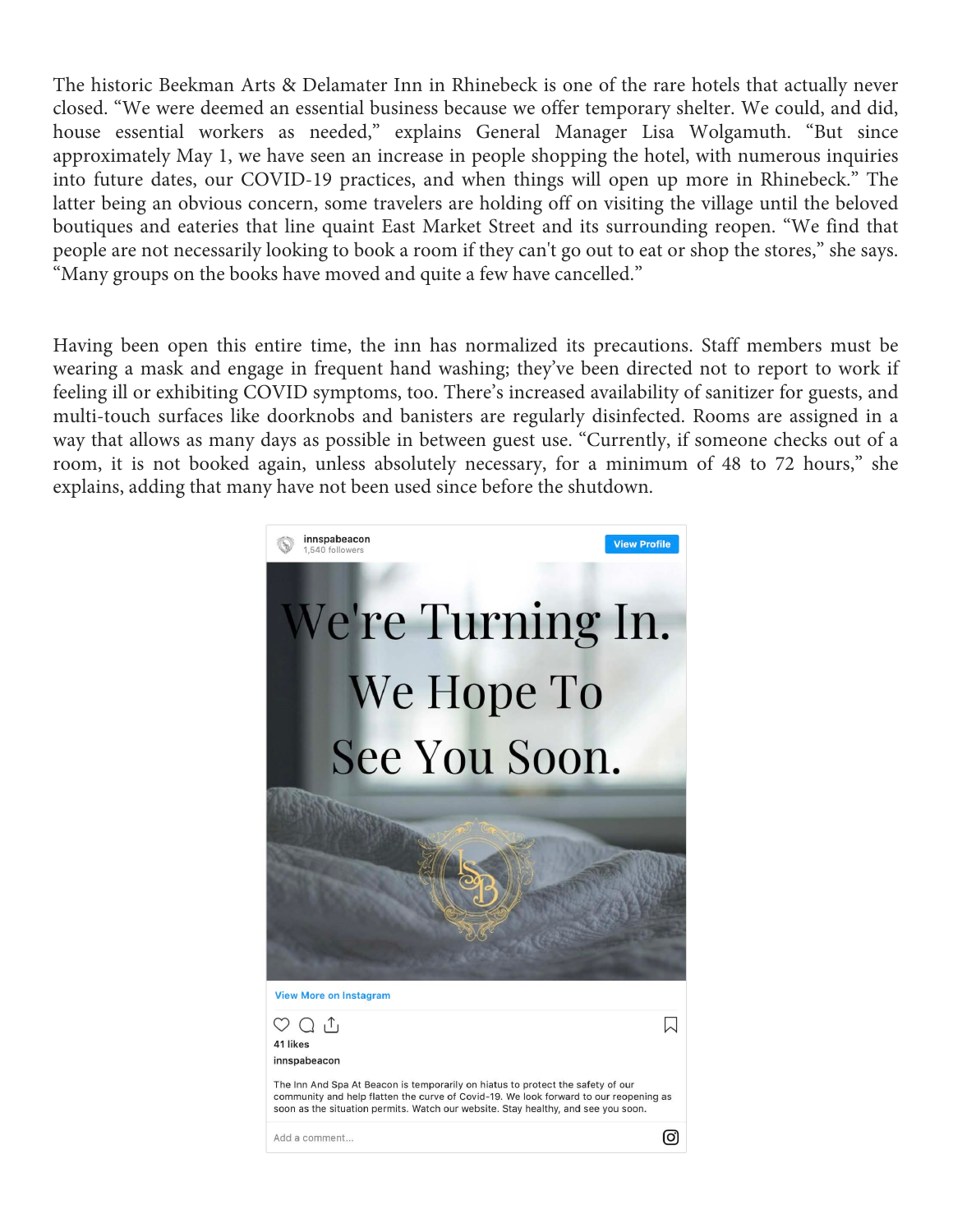[Other hotels, however, are taking a more cautious approach and holding off on reopening—the](http://deermountaininn.com/) Inn & Spa at Beacon and the Stewart House in Athens, among them. Much to the chagrin of city-dwellers seeking an escape to a favorite Catskills getaway, Tannersville's Deer Mountain Inn also remains closed —though their kitchen is open.

The Spruceton Inn: A Catskills Bed and Bar is choosing to stand firmly in their decision to wait until there has been a consistent downward trend of infections country-wide, as well as widely available testing and a vaccine.



"There was a big bump in interest right before Memorial Day Weekend as folks looked forward to the traditional kick-off of summer," explains Casey Scieszka, head innkeeper. "I think people, especially those in NYC, are experiencing some serious stay-at-home-fatigue after the past few months and are understandably excited to get out of their apartments." A brass tacks Instagram post on May 20 outlined their position: "Scientists and health experts warn that allowing people to travel could trigger a second outbreak and we do not want to have a hand in those hospitalizations and deaths. There is still not enough testing and there is still no vaccine." (Not to mention no hospital in Greene County!)